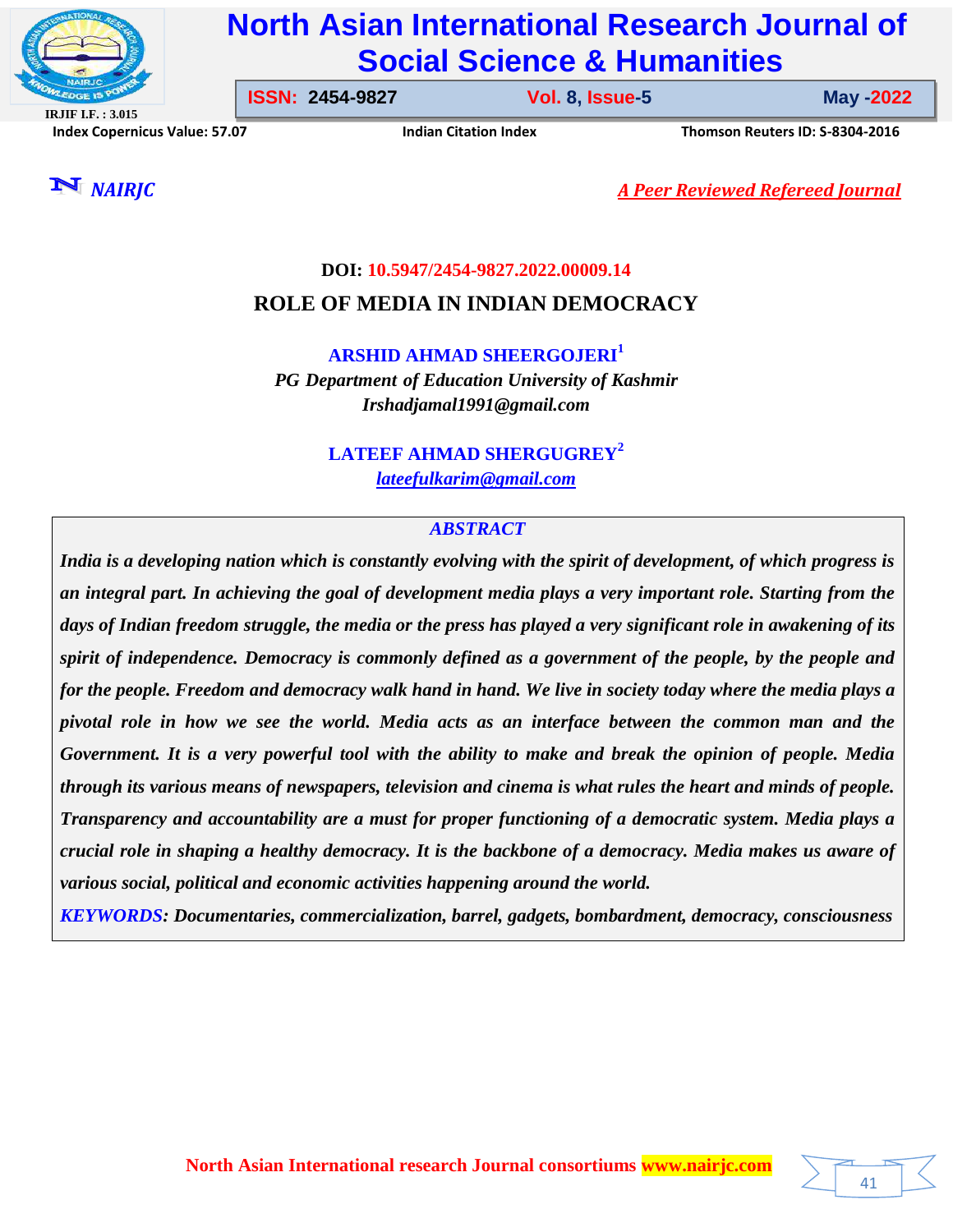#### **INTRODUCTION**

Democracy refers to a form of government where people have the right to vote and elect their representatives. Media is just an instrument that helps in promoting the basic principles of democracy, which eventually aims at promoting the right of the citizens of a particular nation. There is no denying the fact that media has evolved in its own ways. It is a term that refers to the components of the mass media, such as print media, like publishing, news media, photography, cinema, broadcasting on radio and television, and advertising. Without free media or press, democracy cannot be successful. As we all know, democracy is the government of the people, for the people and by the people. Also, it is the voice of the people and an important source of information for them. Media is generally considered as the fourth pillar of democracy.

#### **BACKGROUND OF MEDIA IN INDIA**

Media in India has a very long history that expands from the colonial past in the 18th century to our present where we are living in 21st century in one of the biggest democracies of the world. The Indian freedom struggle was in a nascent stage, the newspaper during the 1700 was meant for British readers only. The story of Indian newspapers was started by an Irish man named James Augustus Hicky. He launched the first Indian newspaper known as "Bengal Gazette" in the year 1780. His paper was a bit tabloid and bit of a satire paper at the same time. In the year 1822, a social reformer named Raja Ram Mohan Roy began to awaken the Indian Public to be independent through his publications. He started this by his first vernacular newspaper in Bengali called Sambad Kaumidi and other newspaper Mirat-ul-Akhbar. He being a reformer used his publication to raise voice against evil practices such as "Sati". The First newspaper in Hindi language was "Udant Martand" which was published first in the year 1826 by Pandit Jugal Kishor Shukla. In order to curb the voice of press of the native language, the vernacular press act was brought by the british government in the year 1878. Throughout the Indian freedom struggle several newspapers came into being, which were owned by Indian platforms, one of them was The Tribune, which was shut down after the coverage of "Jallianwala Bagh Massacre in 1919" and its editor Kali Nath Ray was sent to  $jail.<sup>1</sup>$ 

# **RESPONSIBILITIES OF MEDIA IN A DEMOCRACY**

 $\overline{\phantom{a}}$ 

Media, in a democratic country, holds a lot of responsibilities. Some of them are:

<sup>&</sup>lt;sup>1</sup> https://www.ijlsi.com/wp-content/uploads/Role-of-Media-in-Indian-Democracy.pdf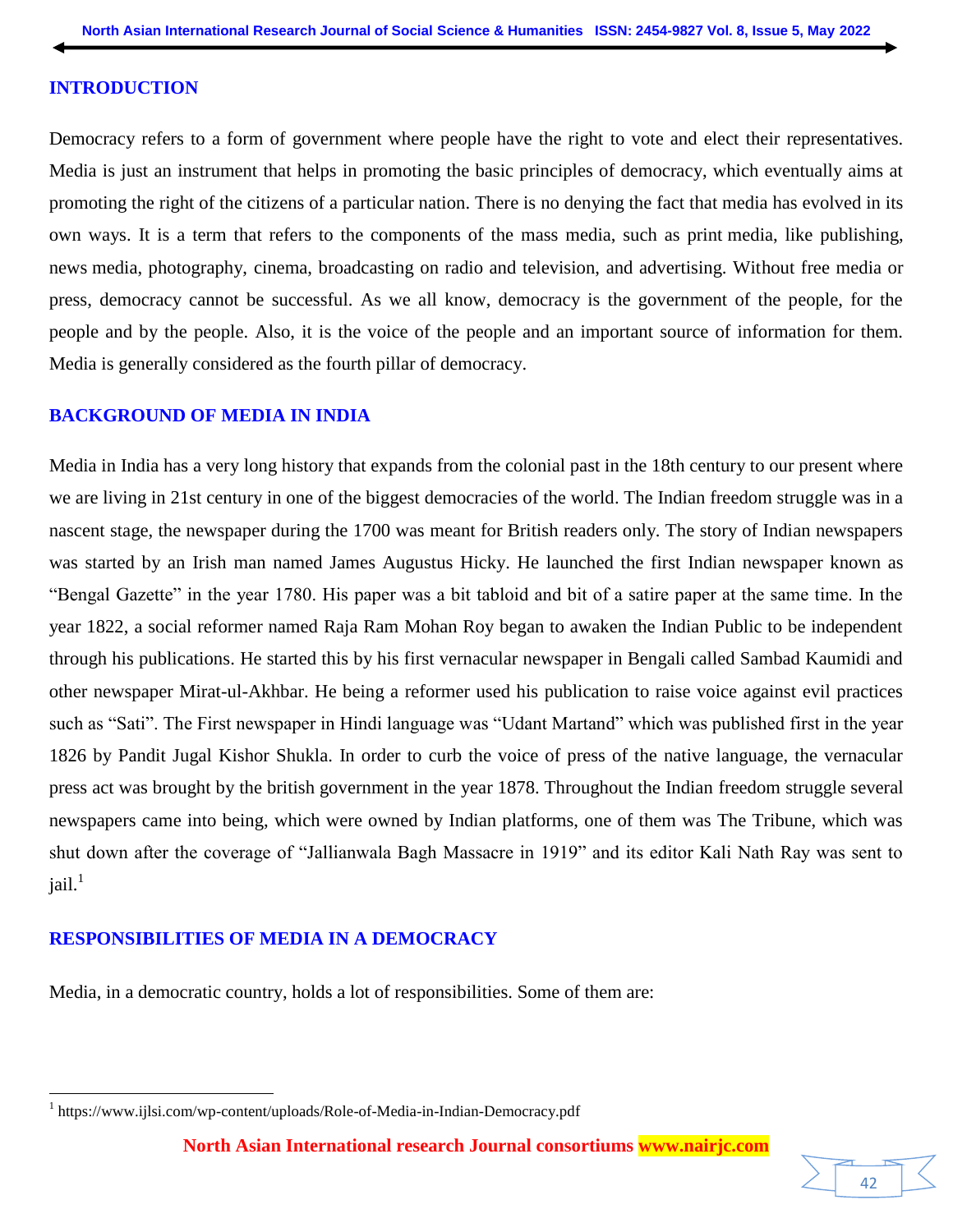- 1. To provide citizens with fair and genuine information. Media shall not stain the evidences; they shall present them as they are. Their nature should not be manipulated by the media.
- 2. To motivate the people of a country to think more about what is going on around them, and they can do this only by providing them with information about the events taking place around them. In a country like India and other such countries where there is more illiteracy, it is the responsibility of media to make people aware and educate them in such a manner that they are able to mould their opinions.
- 3. To bring out matters of social, political or economic injustice that violates the rights of the people.
- 4. To cultivate a sense of harmony amongst the people and maintain their faith in democracy and judiciary. If the media submits to its responsibilities then the democracy will be appreciated in an actual sense by the citizens of the country. $^{2}$

## **ROLE OF MEDIA**

Media plays a crucial role in shaping a healthy democracy. It is the backbone of a democracy. Media makes us aware of various social, political and economic activities happening around the world. It is like a mirror, which shows us or strives to show us the bare truth and harsh realities of life. The media has undoubtedly evolved and become more active over the years. It is the media only who reminds politicians about their unfulfilled promises at the time of elections. T.V news channels' excessive coverage during elections helps people, especially illiterates, in electing the right person to the power. This reminder compels politicians to be upto their promises in order to remain in power. Television and radio have made a significant achievement in educating rural illiterate masses in making them aware of all the events in their language. Coverage of exploitative malpractices of village heads and moneylenders has helped in taking stringent actions against them by attracting government's attention.<sup>3</sup> **IMPACT OF MEDIA** 

The impact of media is really noteworthy. Excessive coverage or hype of sensitive news has led to communal riots at times. The illiterates are more prone to provocations than the literates. Constant repetition of the news, especially sensational news, breeds apathy and insensitivity. For instance, In Dhananjoy Chatterjee case, the overloaded hype led to death of quite a few children who imitated the hanging procedure which was repeatedly shown in most of the T.V. news channels. There is a plethora of such negative impacts. Media should take utmost care in airing or publishing such sensational news. Commercialization has created a stiff competition in media. In order to outdo each other print media has often gone one step further in publishing articles, cover stories, etc. on

 $\overline{\phantom{a}}$ 



<sup>&</sup>lt;sup>2</sup> https://indianlawportal.co.in/role-of-media-in-democracy/

<sup>3</sup> https://iasexamportal.com/essay/An-Essay-Role-of-media-in-a-democracy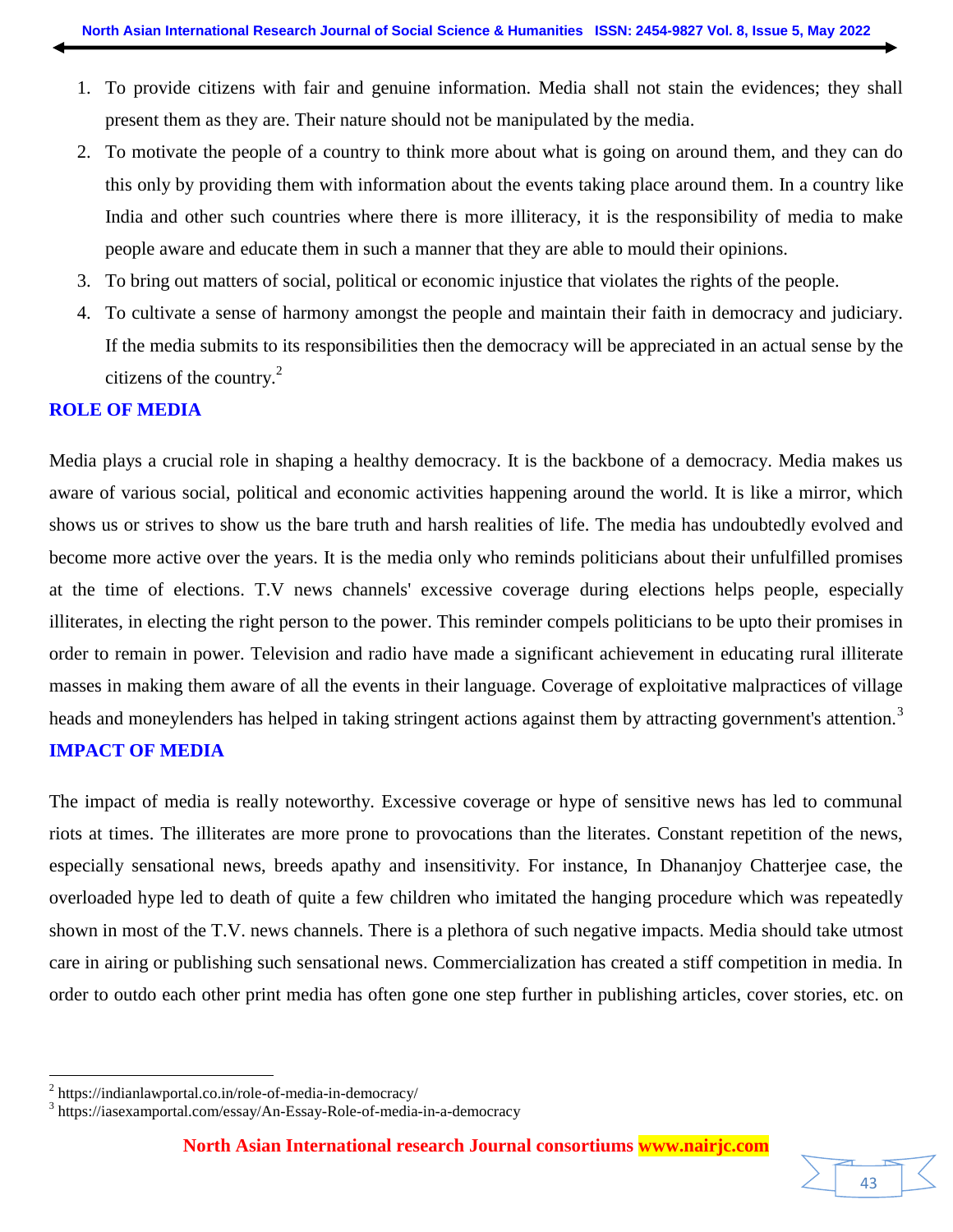sex. Media experts say this is one of the means of attracting readers who are glued to T.V. news channels, which have cropped up swiftly in a recent past and they believe this is a cheap form of journalism.<sup>4</sup>

## **ROLE OF SOCIAL MEDIA**

Social media has played a huge role in setting up the limitation of news. The importance of particular news is now decided by social media and not the editors. Editors and journalist are following that news which are trending on social media. Due to this, the culture of ground reporting is now fading away.

This influence of social media on today's news affects those people who are not active on social media platforms. It's true that social media provides an opportunity for everyone to express their view. But then the trend of fake news has ruined the entire platform by spreading misinformation.

## **ROLE OF EDITORS AND JOURNALIST**

The editors and journalist are behaving very irresponsible these days. In the era of instant news, none of the editors and journalist are following the ethics of journalism. In the process of delivering the news faster than other, no one is fact-checking what they are conveying the correct information or not.<sup>5</sup>

## **MEDIA AND PROGRESS OF INDIAN SOCIETY**

During the period of Indian freedom struggle, print media was extensively used by our freedom fighters like, Bal Gangadhar Tilak, Mahatma Gandhi, Jawahar Lal Nehru etc. It infused a spirit of Nationalism in the common masses oppressed by the British. It paved a way for the freedom struggle to reach from different regions and combine to become the national freedom movement. Today also, newspapers which are local bring forward the local issues on the other hand the national newspapers focus on national and international issues. Another medium i.e., radio has a wide reach in rural India. There are certain channels which are exclusively dedicated to Farmers and Fishermen, which help them by broadcasting weather related information. Radio is an inexpensive medium to create specialized program for particular regions. Radio is used by the Government to spread awareness among the people in the rural areas. The medium which has the most prominent impact among the masses is television the most important factor behind this impact is presentation, which is audio visual in nature. In the form of breaking news, people get to know about what is happening around the world within no time. Another point about television is that, it is the biggest form of entertainment today, which has a very wide range covering a variety of programs, from daily shows, news and movies etc. The latest medium which has the widest reach around the

44

 4 https://www.jagranjosh.com/articles/role-of-media-in-a-democracy-1314427766-1

<sup>&</sup>lt;sup>5</sup> https://pscnotes.in/role-of-media-in-indian-democracy/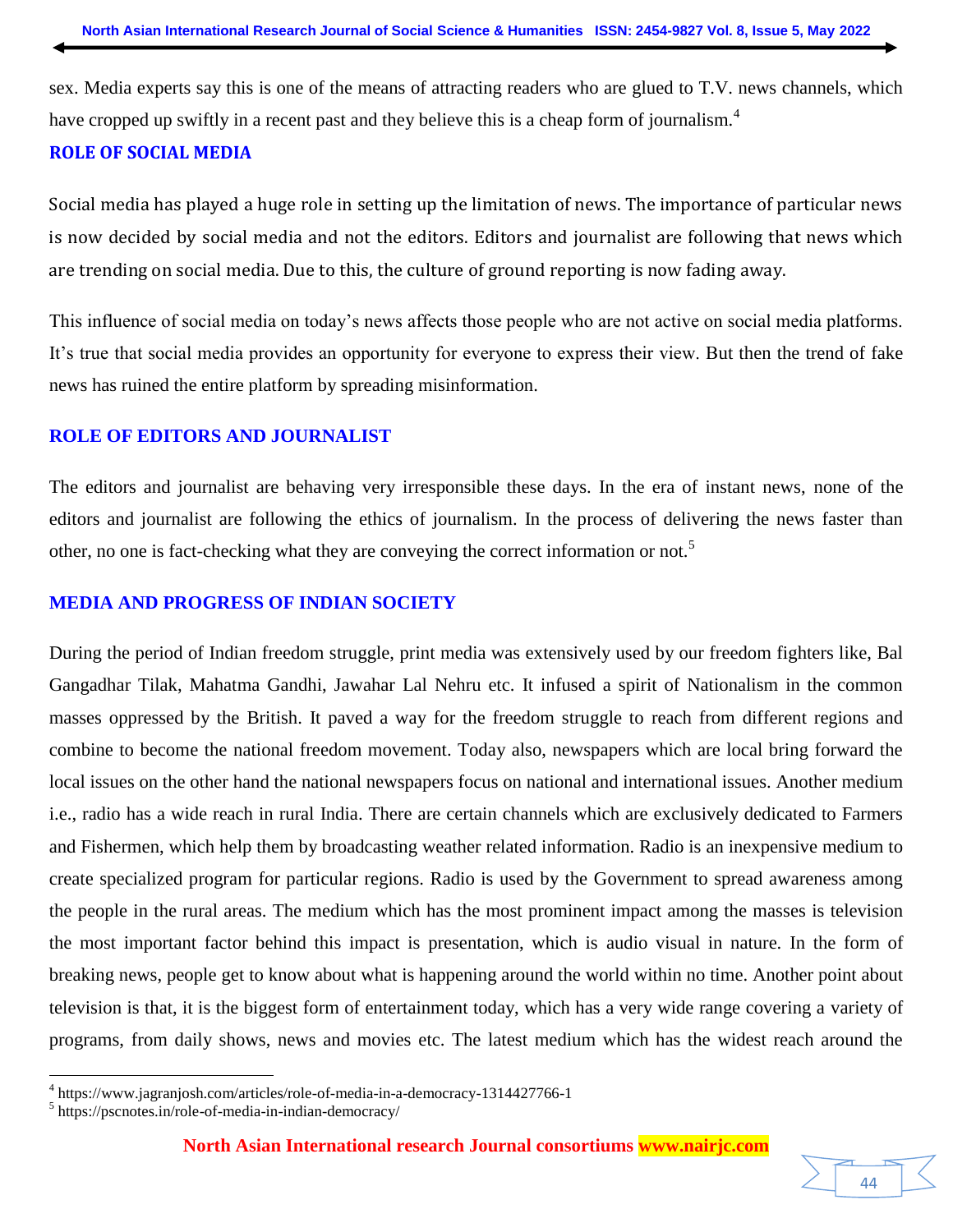world itself is internet. A message circulated over internet can be seen by millions of people within a second. It has become one of the cheapest forms of media to bring any event into light. Our country India, being a developing country, where superstition, caste and class differences create a hurdle in the progress of society, it becomes the responsibility of media to bring awareness among the people in order to fight against these social evils prevalent in the society. Media acts as a tool to remove ignorance and spread awareness among the people. Media plays an important role to promote government policies in order to fight against diseases like Polio, AIDS, Cancer and the latest example COVID-19. Another important aspect of media is media-activism in some highprofile cases like Jessica Lal Murder Case<sup>6</sup> and Arushi Talwar Murder case<sup>7</sup> media went an extra mile to unearth the hidden facts in order to get justice for the victim. It was a highly appreciable task of investigative journalism. Furthermore, media a power to shape up the opinion of public related to politics, as well as other different issues. In the world of politics, media holds a great influence in order to bring about a social change. Media as a source of information, if used wisely, will reflect correct opinion of the society. While on the other hand, if the freedom of media is used in an unwise manner will result in framing of an incorrect opinion

# **CONCLUSION**

Media act as a substance for democracy and development, helping to make public participation meaningful .If media is honest and committed in its job, democracy is bound to function more efficiently and the loopholes present in any democratic system can certainly be worked to the fullest satisfaction of the people. Media is like a watchdog in a democracy that keeps government active. From being just an informer it has become an integral part of our daily lives. With the passage of time it has become a more matured and a more responsible entity. The present media revolution has helped people in making an informed decisions and this has led to beginning of a new era in a democracy. On the contrary, if media is biased, corrupt and favours only a particular party or few individuals, it can prove to be very dangerous for the smooth functioning of democracy. No one can become perfect and one can only strive to become so. The same holds true for our media also. Certainly there is still a lot of scope for improvement by which the media can rise upon the aspirations of the people for which it is primarily meant.

# **REFERENCES**

- 1. https://www.ijlsi.com/wp-content/uploads/Role-of-Media-in-Indian-Democracy.pdf
- 2. https://indianlawportal.co.in/role-of-media-in-democracy/

 $\overline{\phantom{a}}$ 6 6 Manu Sharma v. State (NCT of Delhi), (2010) 6 SCC 1

 $<sup>7</sup>$  Nupur Talwar v. CBI, (2012) 11 SCC 465</sup>